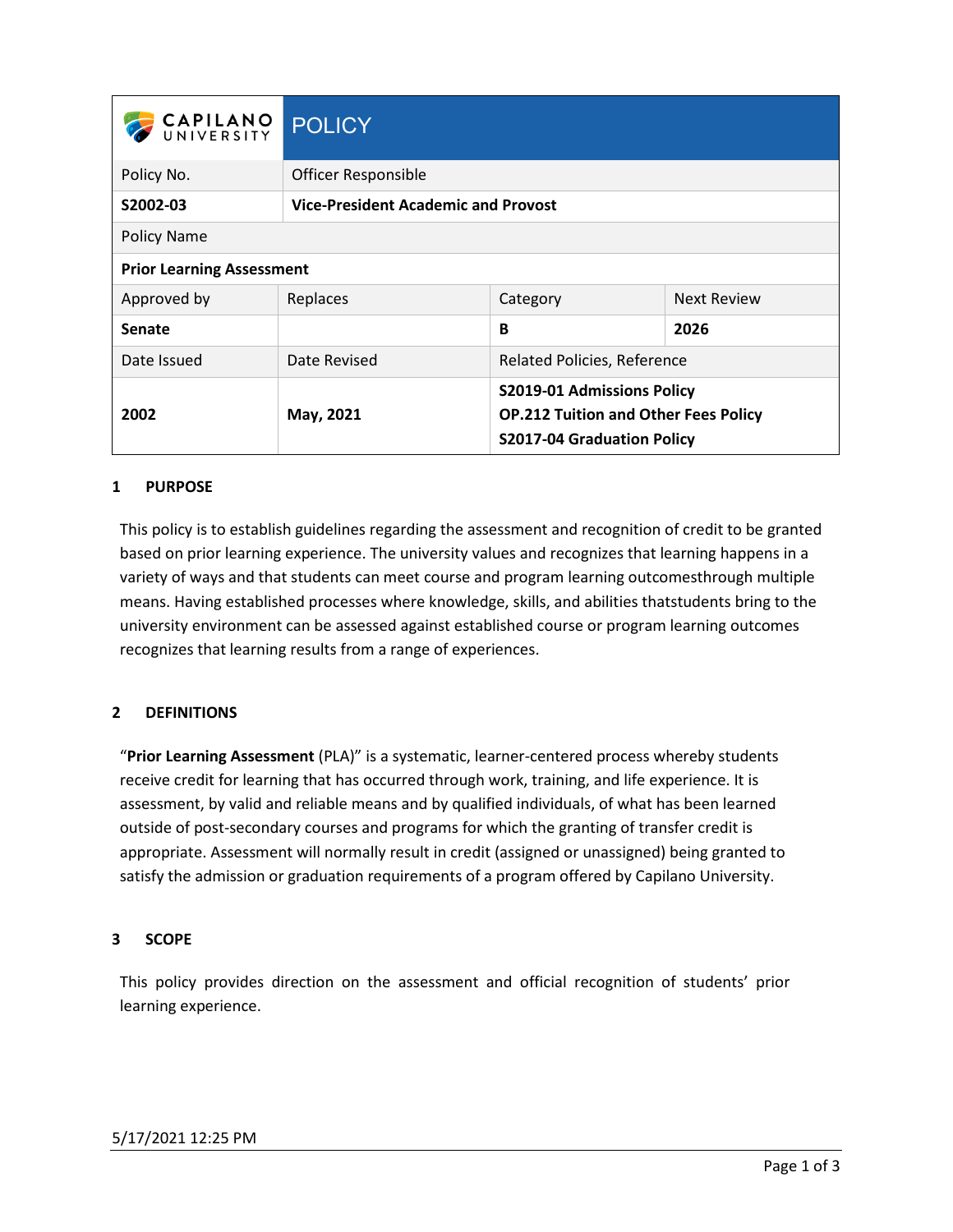### **4 POLICY STATEMENT**

- 4.1 Capilano University will, when requested by a student and in accordance with established evaluation procedures, assess and grant credit for learning that the student has gained through prior life and work experiences. Where that learning is assessed as equating to the learning outcomes or objectives of a course or program at Capilano, credit will be granted.
- 4.2 Prior learning will be assessed and recorded within the limits of the University residency requirements and based on the determination by individual programs.
- 4.3 The PLA process will be administered in a way that ensures that the assessment of prior learningis reliable, current, authentic and equitable. Assessment services will be offered only in the language of instruction of the University (English, except for assessments involving competency in an Indigenous language). Assessment methods will be adapted, if necessary, to meet the needsof students with disabilities.

### **5 PRINCIPLES**

- 5.1 The University will be guided by the Guidelines for Prior Learning Assessment developed by the Canadian Association for Prior Learning Assessment.
- 5.2 Applicants for Prior Learning Assessment must have been admitted to a program of Capilano University.
- 5.3 Capilano University will only award credit for prior learning that is directly applicable to the student's declared program of studies. Should a student change programs, all orsome of thePLA credit previously awarded may no longer apply or, conversely, the student may be able to apply for additional PLA credit that was not appropriate under the previous program of studies.
- 5.4 Prior Learning Assessment involves expert judgment of relevant, demonstrable skills and knowledge relative to the learning outcomes of a particular course, program, pre-requisite or admission criteria. The standards to be applied will be equivalent to those applied to students enrolled in the course(s) for which credit is requested.
- 5.5 PLA assessment mechanisms should be flexible to reflect the diverse experiences of studentswhile maintaining consistency, and rigour.
- 5.6 Faculty who have expertise in the curriculum area and approval by the relevant department or program will assess prior learning. All faculty involved in the assessment of learning will have adequate experience in assessment methods that meet any quality assurance requirements.